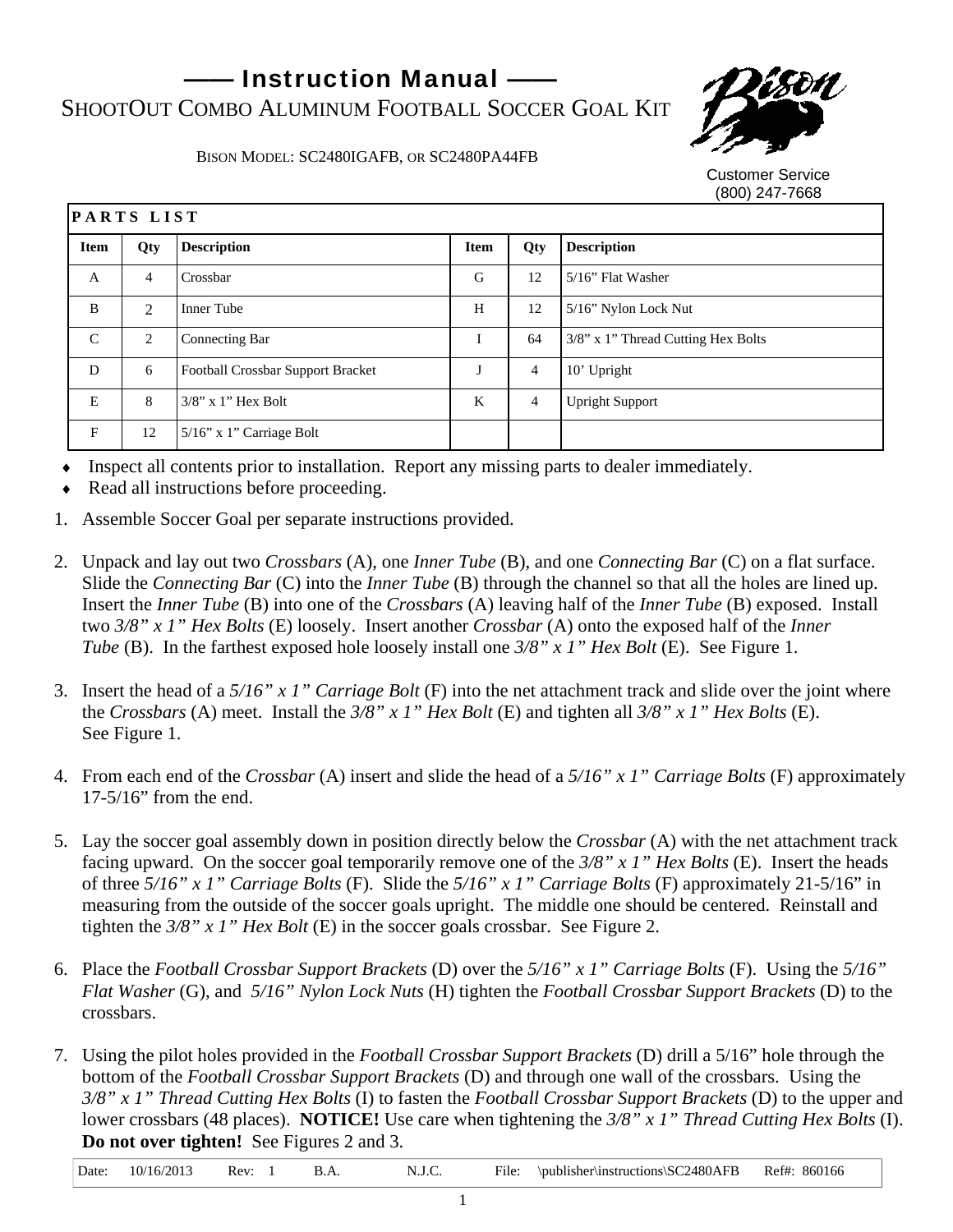8. Continue to follow soccer instructions. Once assembled and in the upright playing position, insert the *10' Uprights* (J) into the outside holes of the *Crossbar* (A) for high school and use the inside holes for college or rugby, once through the *Crossbar* (A) insert the *Upright Support* (K) into the bottom of the *Uprights* (J). Making sure the *Uprights* (J) are square and plumb with rest of the goal, mark and drill, using the pilot holes provided on the *Upright Supports* (K), a 5/16" hole through the *Upright Support* (K) and through the top of the soccer crossbar. Using the *3/8" x 1" Thread Cutting Hex Bolts* (I) to fasten the *Upright Supports* (K) to the top of the soccer crossbar. See Figures 2, 3, & 4.

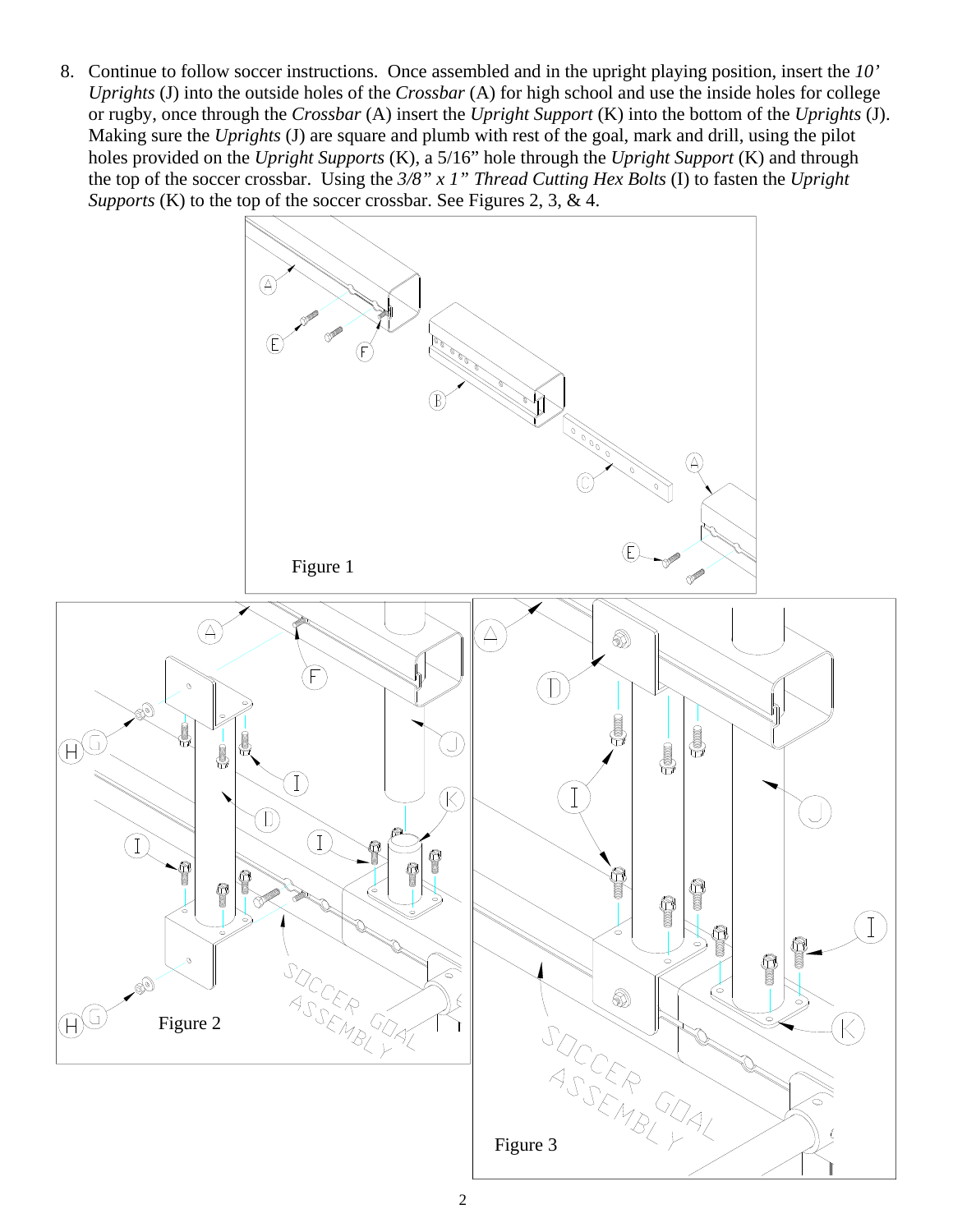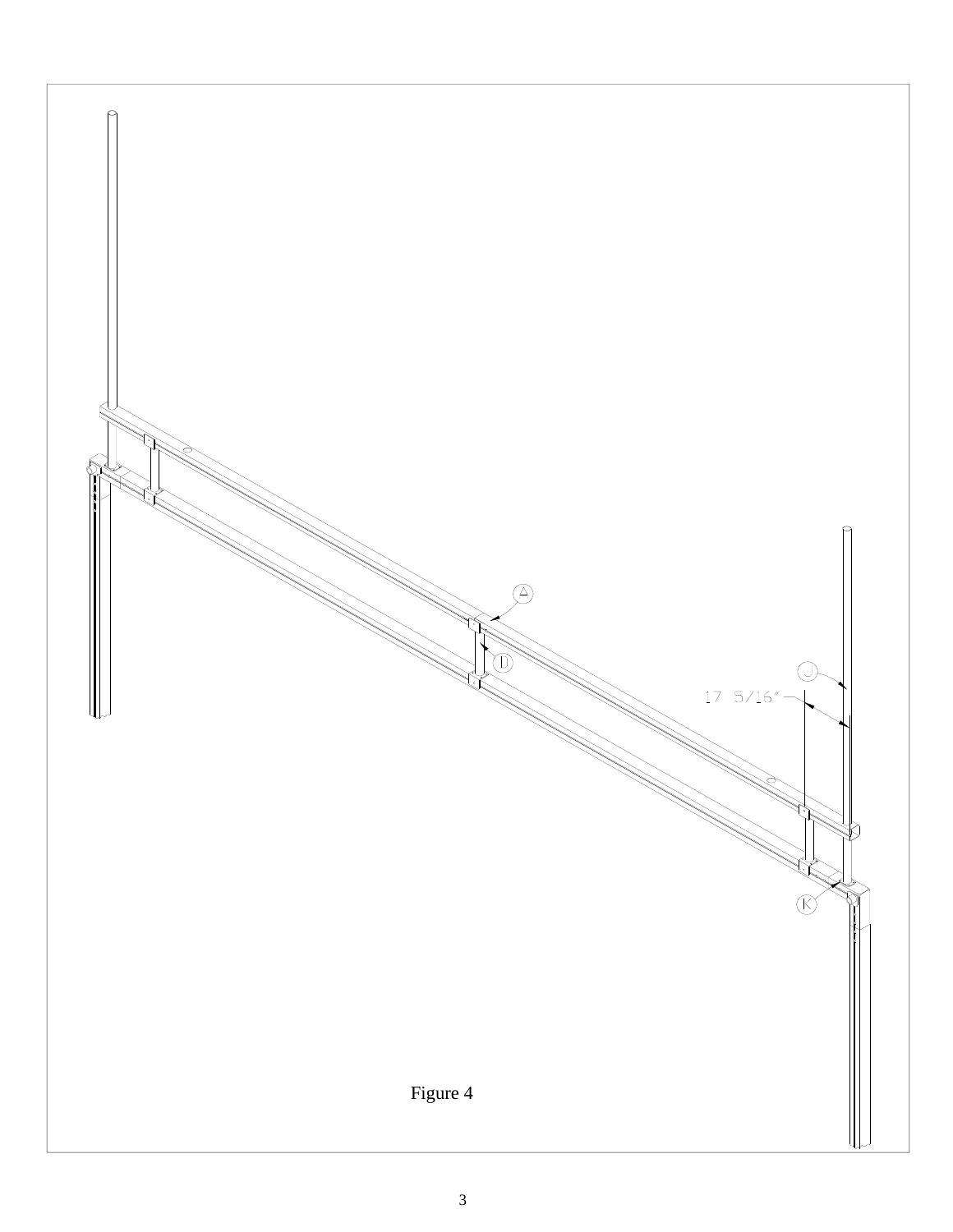# Instruction and Safe Use Manual

## **4" ROUND OR 4" SQUARE PORTABLE ALUMINUM SOCCER GOALS**

# **SHOOTOUT NO TIP OR STANDARD OPTION ALUMINUM FOOTBALL SOCCER GOALS**

### **WARNING!**

It is imperative that all **Portable Soccer Goals** be used only in accordance with safety guidelines contained in these instructions as well as those found on the safety warning labels attached to the goals. Failure to do so can cause serious injury or death.

### **NOTICE:**

## **THESE PORTABLE ALUMINUM SOCCER GOALS MEET ASTM F2056**

### **IMPORTANT SAFETY INSTRUCTIONS!**

- **1. Check for structural integrity and proper connection hardware before every use. Replace damaged or missing parts or fasteners immediately.**
- **2. Ensure safety/warning labels are clearly visible.**
- **3. Securely anchor or counterweight movable soccer goals at ALL times following the instructions in this manual. No-Tip goals properly installed require no additional loose ballasts or hold down stakes.**
- **4. Always instruct players, managers, coaches, trainers, teachers, maintenance and all other personnel who might come into contact with the goal on the safe handling of and potential dangers associated with movable soccer goals.**
- **5. Always exercise extreme caution when moving goals and allow adequate manpower to move goals of varied size and weights. Movable soccer goals should only be moved by authorized and trained personnel.**
- **6. NEVER allow anyone to climb on the net or goal framework.**
- **7. Movable soccer goals should only be used on LEVEL fields, NEVER on a slope or hill area.**
- **8. Remove nets when goals are not in use unless area is secure.**
- **9. Most of the tip over injuries occurred when goals were unattended. Anchor or chain one goal to another or to nearby fence posts, dugouts, or any other similar sturdy fixture when not in use. If this is not practical, store movable soccer goals in a place where children cannot have access to them.**
- **10. Fully disassemble goals for seasonal storage if practical.**
- ♦ Inspect all contents prior to installation. Report any missing parts to dealer immediately.
- Read all instructions before proceeding.

Date:  $10/23/12$  Rev: 7 B.A. N.J.C. File: \drive.f\pub\inst\4 rd or sq port soccer Ref#: 860120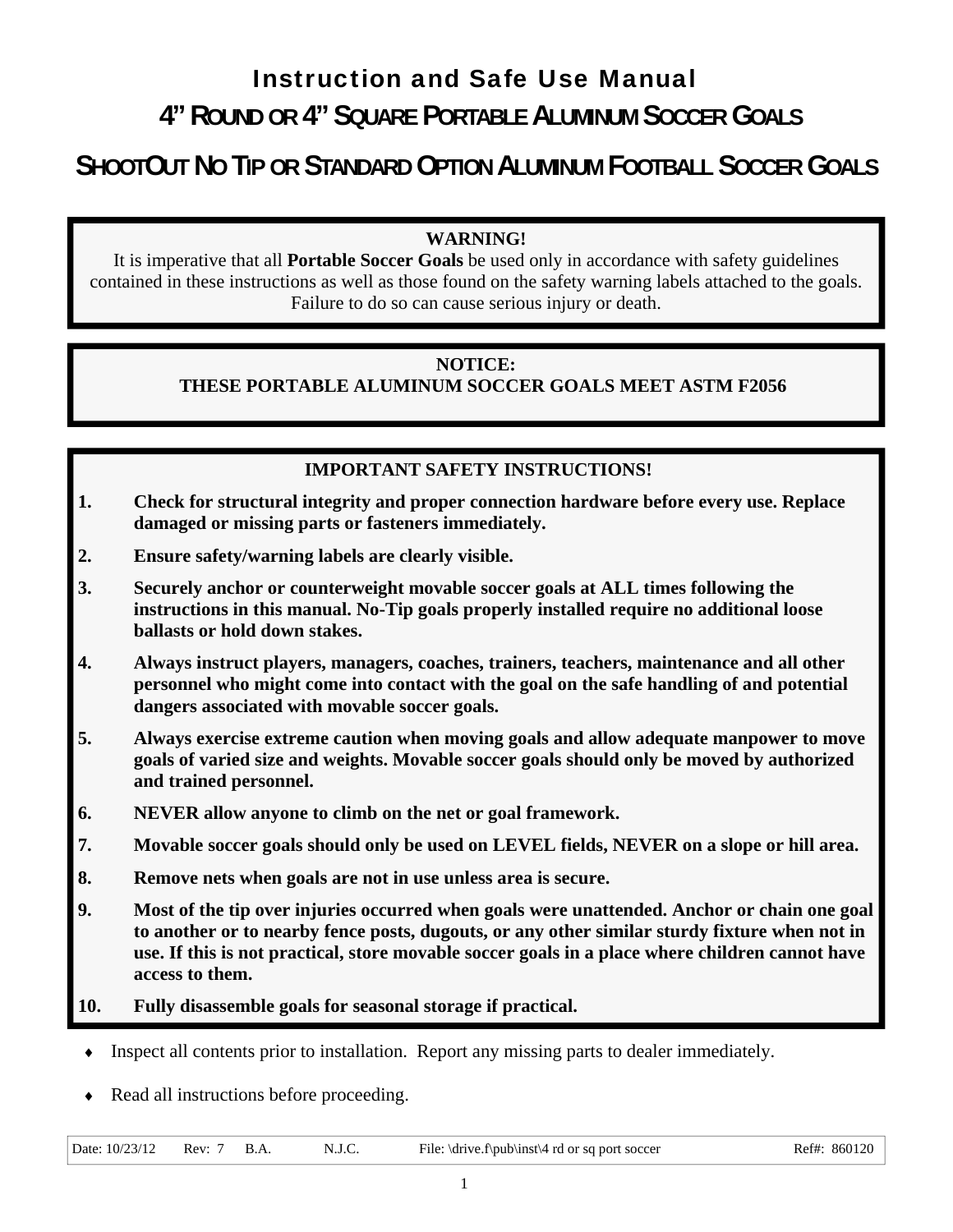- Inspect all contents prior to installation. Report any missing parts to dealer immediately.
- Read all instructions before proceeding.

| <b>Item</b>   | Qty            | <b>Description</b>                   | <b>Item</b>  | Qty            | <b>Description</b>                        |  |
|---------------|----------------|--------------------------------------|--------------|----------------|-------------------------------------------|--|
| A             | 2              | Crossbar                             | M            | $\overline{2}$ | Front Soccer Warning Label (SCPA#1)       |  |
| B             | $\overline{4}$ | Upright                              | N            | $\overline{4}$ | Rear Soccer Warning Labels (SCPA#2)       |  |
| $\mathcal{C}$ | 8              | <b>Inner Tube</b>                    | $\Omega$     | $\overline{4}$ | Goal Width Spacer (two 1 1/4" and two 2") |  |
| D             | 8              | Connecting Bar                       | $\mathbf{P}$ | 1              | Hook and Loop Fastening Strap (Roll)      |  |
| E             | 32             | $3/8$ " x 1" Hex Bolt                | Q            | 8              | Net Ground Stake                          |  |
| F             | 12             | $5/16$ " x 2 3/4" Hex Bolt           | R            | 100            | Net Attachment Clip                       |  |
| G             | 28             | 5/16" Nylon Lock Nut                 | S            | 8              | $5/16$ " U-Bolt                           |  |
| H             | $\overline{4}$ | "T" Connector                        | T            | $\overline{4}$ | Ballast Drum (No-Tip option only)         |  |
| I             | $\overline{4}$ | Corner                               | U            | 4              | Plug (No-Tip option only)                 |  |
| J             | $\overline{4}$ | Auger Goal Hold Down (if applicable) | V            | 8              | Locking Collar (No-Tip option only)       |  |
| K             | $\overline{4}$ | Bent Backstay Tube                   | W            | 8              | Net Retainer Hooks (No-Tip option only)   |  |
| L             | 2              | <b>Backstay Spreader Tube</b>        |              |                |                                           |  |

- 1. Slide the *Connecting Bar* (D) into the *Inner Tube* (C) through the channel so that all the holes are lined up as shown. Assemble the *Corners* (I) by inserting the inner tube assembly leaving six holes exposed for Crossbar/Upright attachment. Install four *3/8" Hex Bolts* (E) per *Corner* (I) . See Figure 1.
- 2. Lay *Uprights* (B) and *Crossbar* (A) flat on the ground with net attachment tracks facing upward.
- 3. Attach *Crossbar* (A) to the two corner assemblies, from #1 above, by sliding *Crossbar* (A) onto the *Inner Tube* (C) and installing two *3/8" Hex Bolts* (E) per end. **If you wish to assemble the goal wider to accommodate Soccer Padding,** slide one of the four *Goal Width Spacers* (O) onto the *Inner Tube* (C) at one end only prior to attaching the *Crossbar* (A). If you're adding a 1" thick pad you should use the 2" wide *Goal Width Spacer* (O), and use the 1 1/4" wide *Goal Width Spacer* (O) with padding 5/8" thick. This will maintain the official width with padding installed. See Figures 1 and 4.
- 4. Slide *Uprights* (B) onto corner assembly *Inner Tube* (C) and install two *3/8" Hex Bolts* (E) per *Upright* (B).

#### **IF YOU PURCHASED GOALS WITH BISON NO-TIP BALLAST FEATURE:**

- 5. Fill each *Ballast Drum* (T) **completely** with sand, making sure the sand is compacted. They should hold approximately 60-75 lbs. of sand each. Once full, install the *Plug* (U) and tighten securely to ensure there is no sand escaping. **See Figure 3.**
- 6. On each end of the *Backstay Spreader Tube* (L), slide one *Locking Collar* (V) followed by one *Ballast Drum* (T) and another *Locking collar* (V). **See Figure 3.**
- 7. Install and tighten *"T" Connector* (H) to each end of the *Backstay Spreader Tube* (L) using the *5/16" x 2 3/4" Hex Bolt* (F) and *5/16" Nylon Lock Nut* (G). **See Figure 3.**
- 8. Using the *5/16" U-Bolts* (S) and the *5/16" Nylon Lock Nuts* (G) assemble the *"T" Connector* (H) around the angled portion of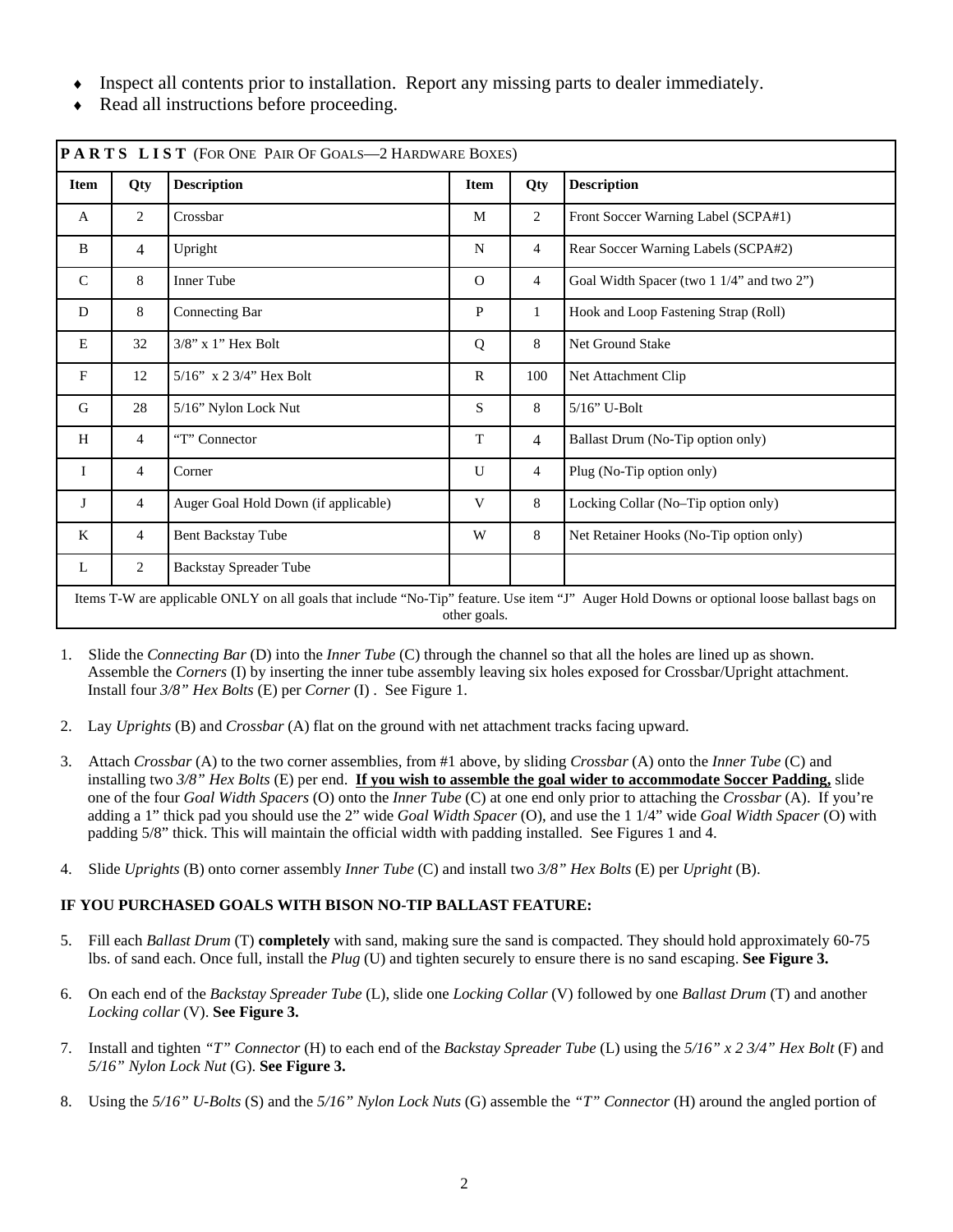the *Backstay Spreader Tube* (L) close to the radius bend. **See Figure 5.** 

- 9. Locate the center of the *Ballast Drum* (T) approximately 4' from each *Bent Backstay Tube* (K) and tighten the *Locking collars*  (V). Insure that the *Ballast Drum* (T) will rotate freely. **See Figure 5.**
- 10. With the fully assembled soccer goal in the upright playing position, make sure that all *Ballast Drums* (T) are sitting on the playing surface. Tighten the *5/16" U-Bolts* (S) to secure the *Backstay Spreader Tube* (L) to the *Bent Backstay Tube* (K).
- 11. Proceed to Instruction 15 below.

#### **IF YOU PURCHASED GOALS WITHOUT THE NO-TIP BALLAST FEATURE:**

- 12. Connect a *"T" Connector* (H) to each end of the *Backstay Spreader Tube* (L) using the *5/16" x 2 3/4" Hex Bolt* (F) and *5/16" Locknut* (G). **See Figure 2.**
- 13. Attach the assembly in 12 above to the bottom of the *Bent Backstay Tube* (K) using the *5/16" U-Bolts* (S) and the *5/16" Locknuts* (G). **See Figure 2.**
- 14. Tighten the *5/16" U-Bolts* (S) with the *Backstay Spreader Tube* (L) as far to the rear as possible unless you are leaving clearance to have the soccer goal be positioned under a football goalpost.
- 15. If not already installed attach *Front Soccer Warning Label* (SCPA#1) (M) to the face of each *Crossbar* (A). Install one *Rear Soccer Warning Label* (SCPA#2) (N) to each tubular backstay at eye level. Replacement warning labels are available without cost by calling Customer Service at 1-800-247-7668.
- 16. Install *Net Attachment Clips* (R) into the slots in each *Upright* (B), and each *Crossbar* (A). The *Net Attachment Clips* (R) slip into the slot and twist  $90^\circ$  into position with the opening to the outside of the goal. You have been provided enough net attachment clips to position one every 12"-14" and still have extras depending on the size of your goal.
- 17. Drape the net over the *Bent Backstay Tubes* (K) and attach to the *Net Attachment Clips* (R) on the rear face of the goal. Position clips to suit. A rope is woven into the net behind the top front to attach to the left hand and right hand backstays to help support the net. Use roll of *Hook and Loop Net Fastening Strap* (P) to attach the bottom of the net to the lower backstay tubes. If desired cut to length as needed.
- 18. When the goal is positioned for play, the rear bottom edge of the net can be staked to the ground using the *Net Ground Stakes* (Q).
- 19. If your goals include the No-Tip feature use the *Net Retainer Hooks* (W) to keep the net away from the ballast drums during transport.

#### **WARNING!**

## **GOAL TIP OVER CAN CAUSE SERIOUS INJURY OR DEATH, PLEASE CAREFULLY READ AND UNDERSTAND INSTRUCTIONS 19 AND 20.**

- 20. Prior to play, the rear of the goal must be secured to prevent accidental tip over. Bison No-Tip Goals, when sand is properly installed, satisfy this need. If your goal does not include the No-Tip rear ballast and is being used on natural turf, proceed to #21 below. If the goal does not include the No-Tip feature and is being used on an artificial turf that is not compatible with the *Auger Style Hold Downs* (J), goals must be weighted with rear ballast bags or by other methods. Consult a Bison Product Specialist for options.
- 21. Position the *Auger Goal Hold Downs* (J) near the rear radius of the left hand and right hand backstays. Once the augers are fully rotated into the ground, clip the chain around the side of the backstays. **See Figure 4.**
- 22. Use of optional soccer post padding is recommended to reduce the risk of player contact injury.

#### **CAUTION!**

**DO NOT LEAVE AUGER HOLD DOWNS IN THE GROUND WHEN THE GOAL IS MOVED AS PROTRUDING OBJECTS CAN CAUSE INJURY TO PEOPLE AND DAMAGE TO MOWING EQUIPMENT**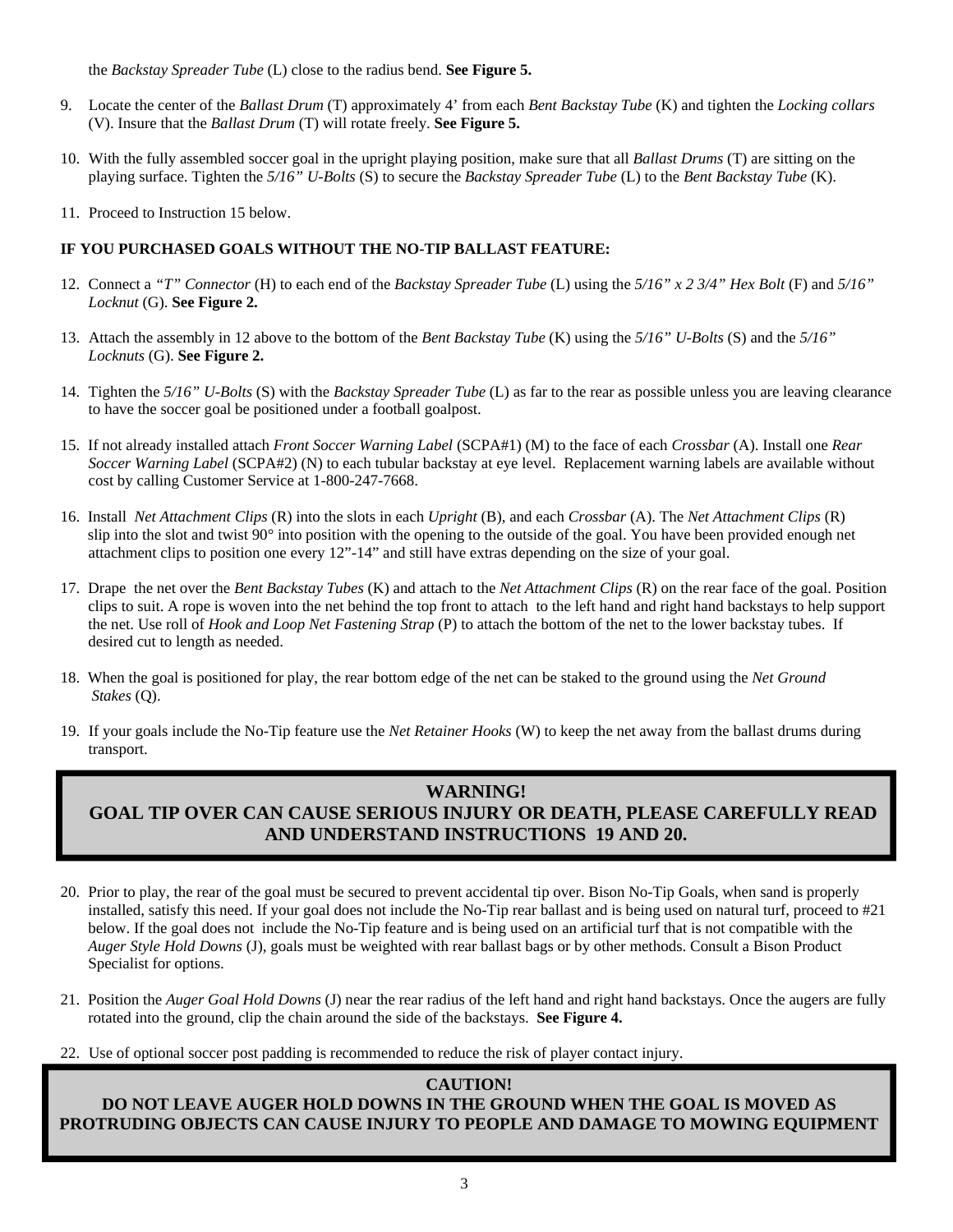

#### **REAR WARNING LABEL**



**COUNTERWEIGHTED AT ALL TIMES.** 

UNSECURED GOALS MAY FALL<br>OVER CAUSING SERIOUS INJURY OR DEATH.

**APPROVED OPTIONS:** 

- SECURE WITH AUGER-**STYLE GROUND ANCHORS** (2 PER GOAL MINIMUM)
- · COUNTERBALANCE **WITH ATTACHED WEIGHTS** ON REAR (125# MINIMUM)
- . PURCHASE NO-TIP™ SOCCER **GOAL AND FILL BALLAST DRUM COMPLETELY WITH SAND.**

For Technical Information Call 800-247-7668 **SCPA#2** 

#### **FRONT WARNING LABEL**

Figure 3

| W<br>R |                                                                    | ALL SOCCER GOALS<br>• NEVER CLIMB OR HANG ON GOAL OR NET.<br>• REGULARLY CHECK ALL FASTENERS PRIOR TO USE.<br>• CLIMBING, HANGING, TIPPING OR OTHER NON-INTENDED<br>USES OR FAILURE TO PROPERLY INSTALL GOALS CAN CAUSE<br><b>SERIOUS INJURY OR DEATH.</b><br>• CONSIDER PADDING GOAL UPRIGHTS. | W |
|--------|--------------------------------------------------------------------|-------------------------------------------------------------------------------------------------------------------------------------------------------------------------------------------------------------------------------------------------------------------------------------------------|---|
| N<br>N | <b>For Technical</b><br><b>Information</b><br>Call<br>800-247-7668 | <b>PORTABLE SOCCER GOALS</b><br>• ALWAYS ANCHOR GOALS ACCORDING TO INSTRUCTIONS.<br>• DO NOT STORE OR USE ON SLOPED GROUND.<br>• STORE PORTABLE GOALS TO AVOID UNAUTHORIZED USE.                                                                                                                |   |
|        | SCPA#1                                                             | THIS GOAL MEETS ALL SAFETY AND PERFORMANCE STANDARDS OF ASTM F2056.                                                                                                                                                                                                                             |   |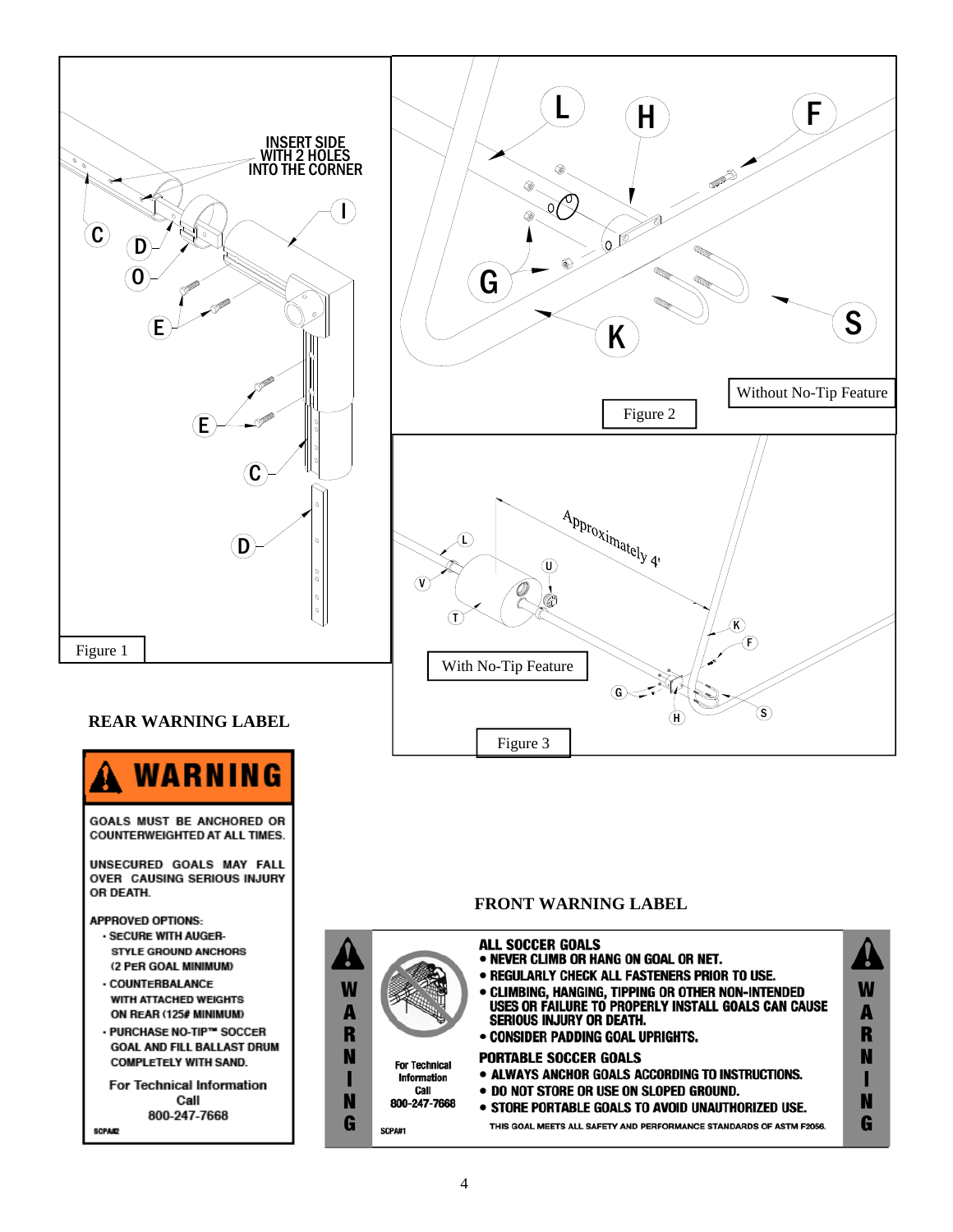